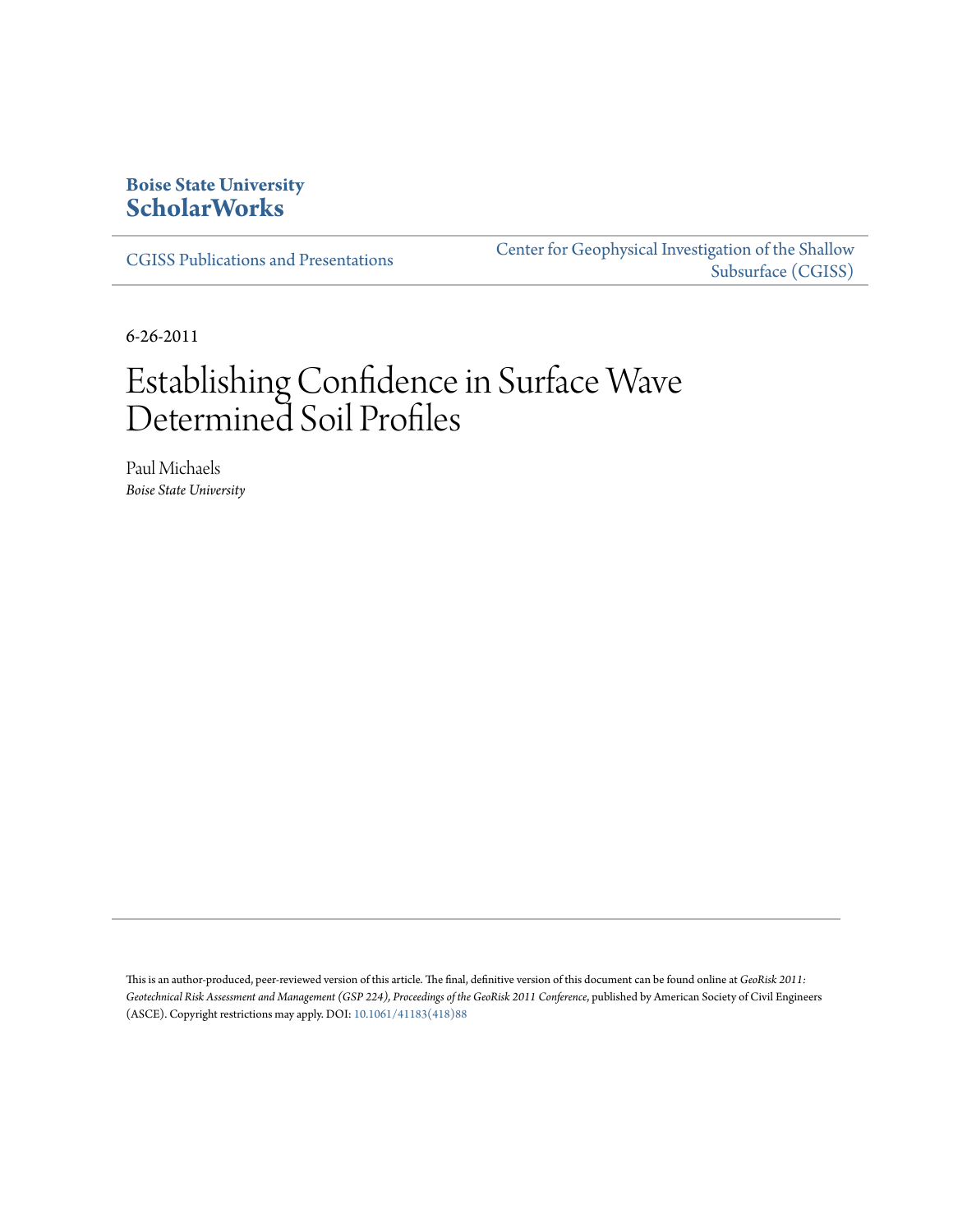#### Establishing Confidence in Surface Wave Determined Soil Profiles

P. Michaels<sup>1</sup>, Member ASCE

<sup>1</sup>Center for Geophysical Investigation of the Shallow Subsurface, Boise State University, 1910 University Drive, Boise, Idaho 83725-1535 , PH (208) 426-1929; FAX (208) 426-1631; email: pm@cgiss.boisestate.edu

# ABSTRACT

Surface waves can be used to determine the shear velocity profile from the ground surface to some depth limited by the spectral band of the seismic source. A number of factors influence the uncertainties of the determined profile. The field acquisition factors include the deployment geometry of geophones, the spectral characteristics of the geophones, recording instruments, and seismic source. A key data processing factor is the determination of a dispersion curve from the field recordings. Finally, there are important choices in conducting the inversion of the dispersion curve which leads to the final soil profile. Even if the field factors and acquired data are fixed, determination of the dispersion and the inversion decisions will have a strong influence on the final result. Different engineers will make different decisions, and a range of soil profiles can be expected. Assessment of this variability was the goal of the Surface Wave Benchmark Study sponsored by the Geophysical Engineering Committee of ASCE. Participants were invited to analyze as little or as much of the data as they wished. This paper documents one participant's analysis of a selected set of the data taken at a single location. A key finding documents how a lack of low frequency content limits the maximum depth for which one can have confidence in the soil profile.

#### INTRODUCTION

The near surface shear-wave velocity profile is of interest in a number of applications. These include earthquake soil dynamics, the response of foundations and structures to both earthquakes and vibrations due to construction, pile driving, and blasting. The method has also been applied to the evaluation of pavements. Frequently employed non-invasive surface wave methods used to determine the shear-wave soil profile include Spectral Analysis of Surface Waves (SASW) and Multichannel Analysis of Surface Waves (MASW) [\(Penumadu & Park,](#page-8-0) [2005\)](#page-8-0). There has been interest in evaluating these non-invasive techniques [\(Tran & Hiltunen,](#page-8-1) [2008\)](#page-8-1). Additionally, the uncertainty in the analysis and the impact on application risks has begun to be considered [\(Hiltunen](#page-8-2) *et al.* , [2006;](#page-8-2) [Marosi & Hiltunen,](#page-8-3) [2004\)](#page-8-3). Typical practice involves the acquisition of Rayleigh wave data using a surface seismic source and geophone receiver deployment. Recordings are digitally processed to yield phase velocity dispersion, and the dispersion curves are inverted to a 1-D shear-velocity profile [\(Yuan &](#page-8-4)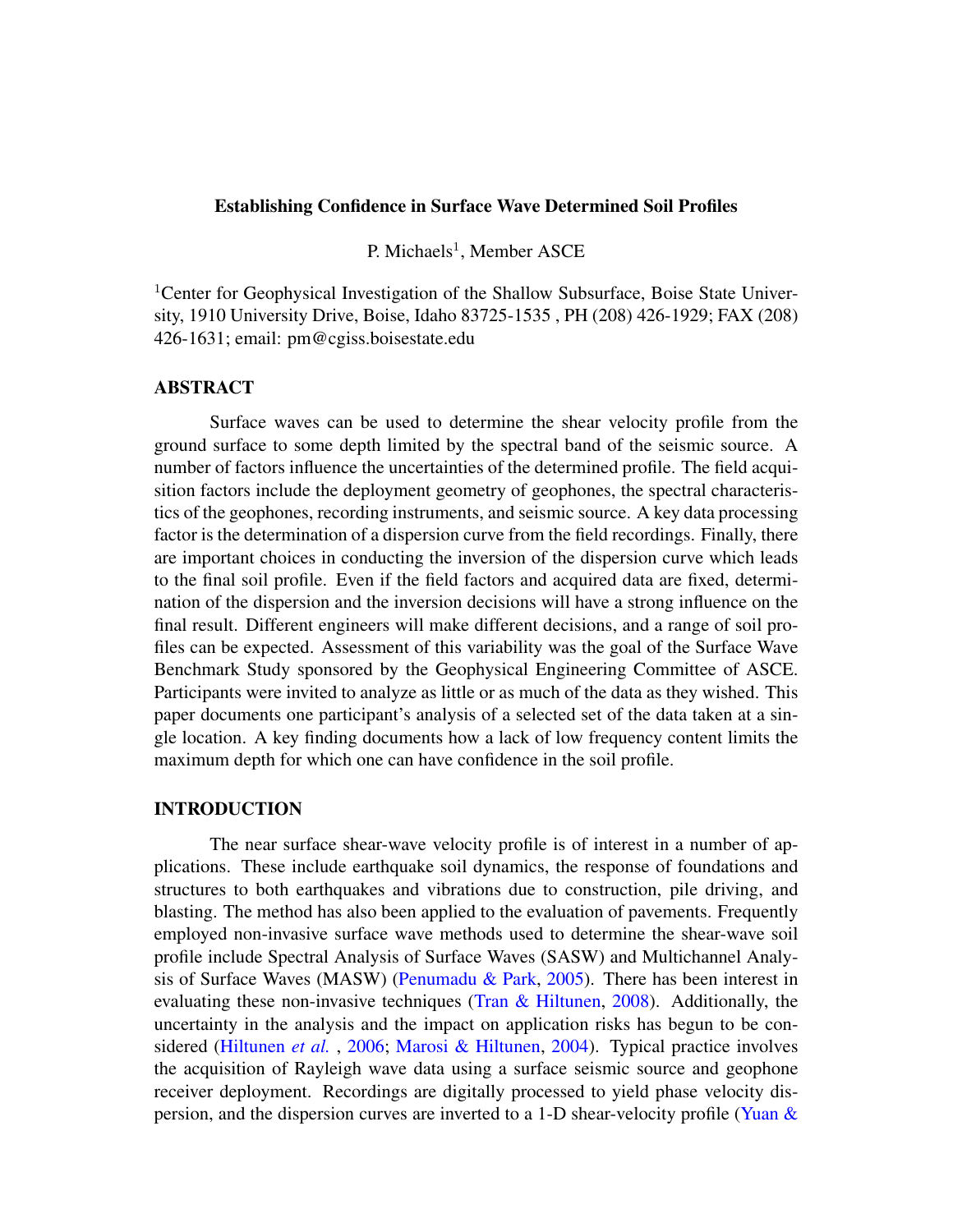[Nazarian,](#page-8-4) [1993\)](#page-8-4). The depths penetrated depend on the recorded signal spectrum. Recent advances include an effort to extend the low frequency content of data to increase the maximum depth for which reliable results can be obtained [\(Rosenblad](#page-8-5) *et al.* , [2008;](#page-8-5) [Rosenblad & Li,](#page-8-6) [2009\)](#page-8-6).

In an attempt to further understand the variable factors leading to risk assessment and uncertainty with surface wave methods, the Geophysical Engineering Committee (GEC) of the ASCE Geo-Institute sponsored a benchmark study. Practitioners were invited analyze sets of surface wave data collected at the National Geotechnical Experimentation Site (NGES) at Texas A&M University (TAMU). This paper is one of those investigations into the risk assessment of surface wave analysis.

# SELECTED DATA

This paper focuses on one of the data sets, test site 98-220. These data were collected for Multi-channel Analysis of Surface Waves (MASW). The active source was a sledge hammer located at station 78, 6.10 meters (20 ft) from the nearest geophone. Geophones were placed 0.6096 meters (2 ft) apart extending away from the source to a maximum offset of 43.28 meters (142 ft). The 62 geophones had a natural frequency of 4.5 Hz and were oriented vertically. The data were digitized at a .00078125 second sample interval, anti-alias filter of 500 Hz. The pre-trigger delay was about 10% of the 12.8 second record length. A selected portion of the data are shown in Figure [1.](#page-2-0) Figure [2](#page-3-0) shows an all-pole estimate of the available signal spectrum.

<span id="page-2-0"></span>

Figure 1. Selected portion of data. Each geophone channel has been rescaled by its norm to remove amplitude decay with offset and improve visibility of the waveforms.

To determine the available signal spectrum, a Yule-Walker all pole spectrum [\(Karl,](#page-8-7) [1989\)](#page-8-7) was computed from the average of the auto-correlations (all 62 channels).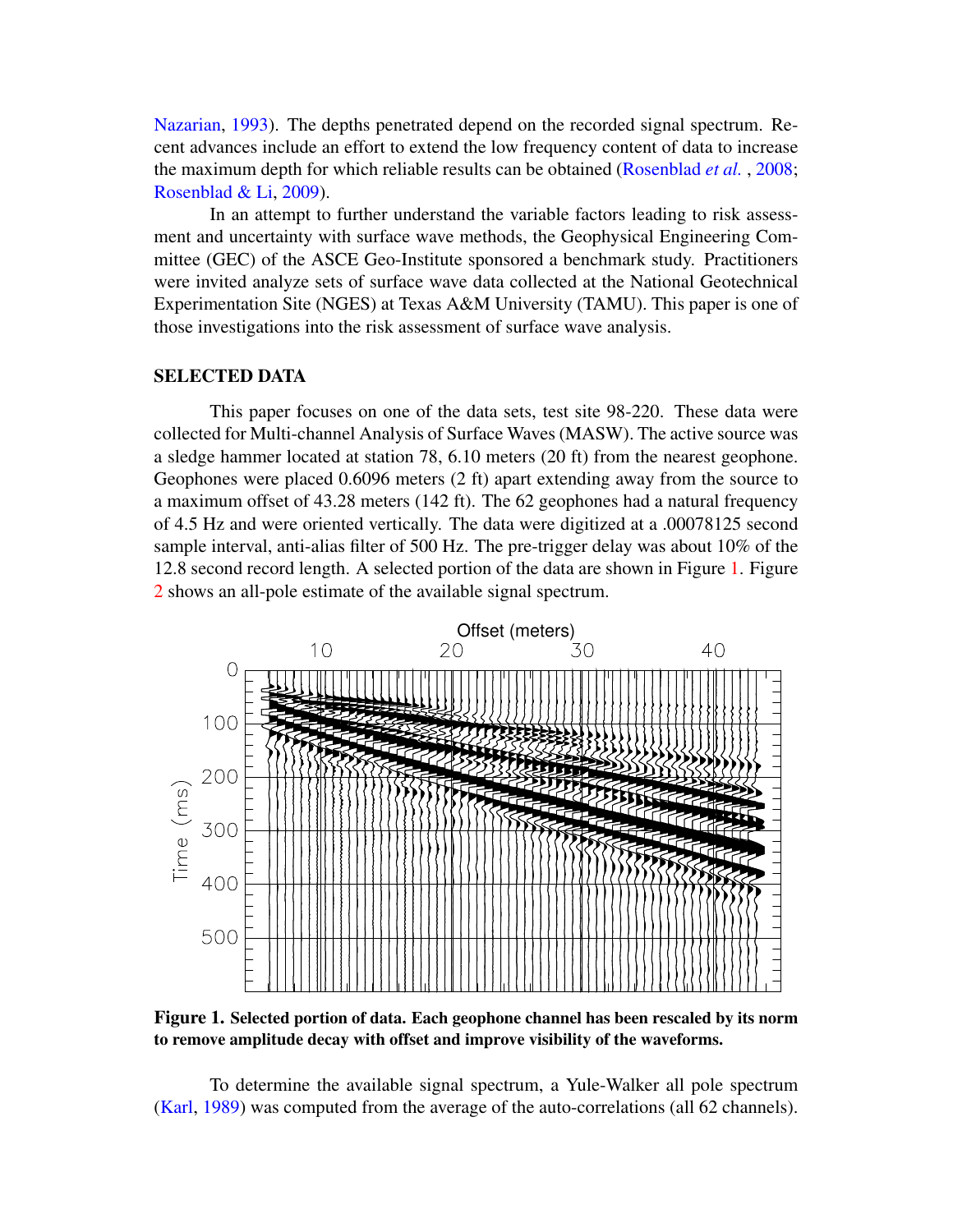<span id="page-3-0"></span>

Figure 2. All pole Yule-Walker spectrum from averaged autocorrelations of the test data. Small DC shifts were removed if present prior to computation of the spectrum. The signal band from 5 Hz to 47 Hz was chosen for analysis.

Initial signal analysis showed that the fundamental mode dominated the dispersion at frequencies below about 50 Hz. The signal band from 5 to 47 Hz was chosen for analysis. This choice was limited by the decision to analyze only the fundamental mode, and use as low a frequency as could be justified by the spectral estimate. The lowest available frequency sets the maximum effective depth of exploration.

# DISPERSION AND MASW ANALYSIS

The dispersion was computed in the time domain by beam steering data filtered at 1 Hz intervals [\(Michaels,](#page-8-8) [1998\)](#page-8-8). Error bars were computed from the measured signal shifts about the best fit velocity trend and are shown for  $95\%$  confidence in Figure [3-](#page-5-0)(a) (assumes normal distribution). The measured phase velocity dispersion is plotted as distinct symbols with error bars that often fall within the plot symbol except at the low frequencies where signal strength is vanishing. The solution model is shown in Figure [3-](#page-5-0)(b). The parameterization of the soil profile is described in the next section. There are 5 control points. The depth of exploration varies with frequency as can be seen in Figure [3-](#page-5-0)(c). Only the lowest frequencies probe to a depth of 30 meters, and those results are the most uncertain due to the lack of low-frequency signal strength.

Parameterization of Soil Profile Many investigators parameterize the soil profile as a number of layers, each layer having a shear velocity as an unknown parameter. In such a choice, it has been shown that the uncertainty in shear wave velocity increases with the number of layers [\(Hiltunen](#page-8-2) *et al.*, [2006\)](#page-8-2). That is not the case with the parameterization here. Parameters are control point pairs of depth and shear velocity. Linear interpolation of elastic moduli is performed in constant layer steps. In Figure [3,](#page-5-0) the step size is 0.2 meters. The mass density,  $\rho$ , of the soil has been held constant. At each control point, shear modulus is determined by

$$
G = V_s^2 \cdot \rho \quad ,
$$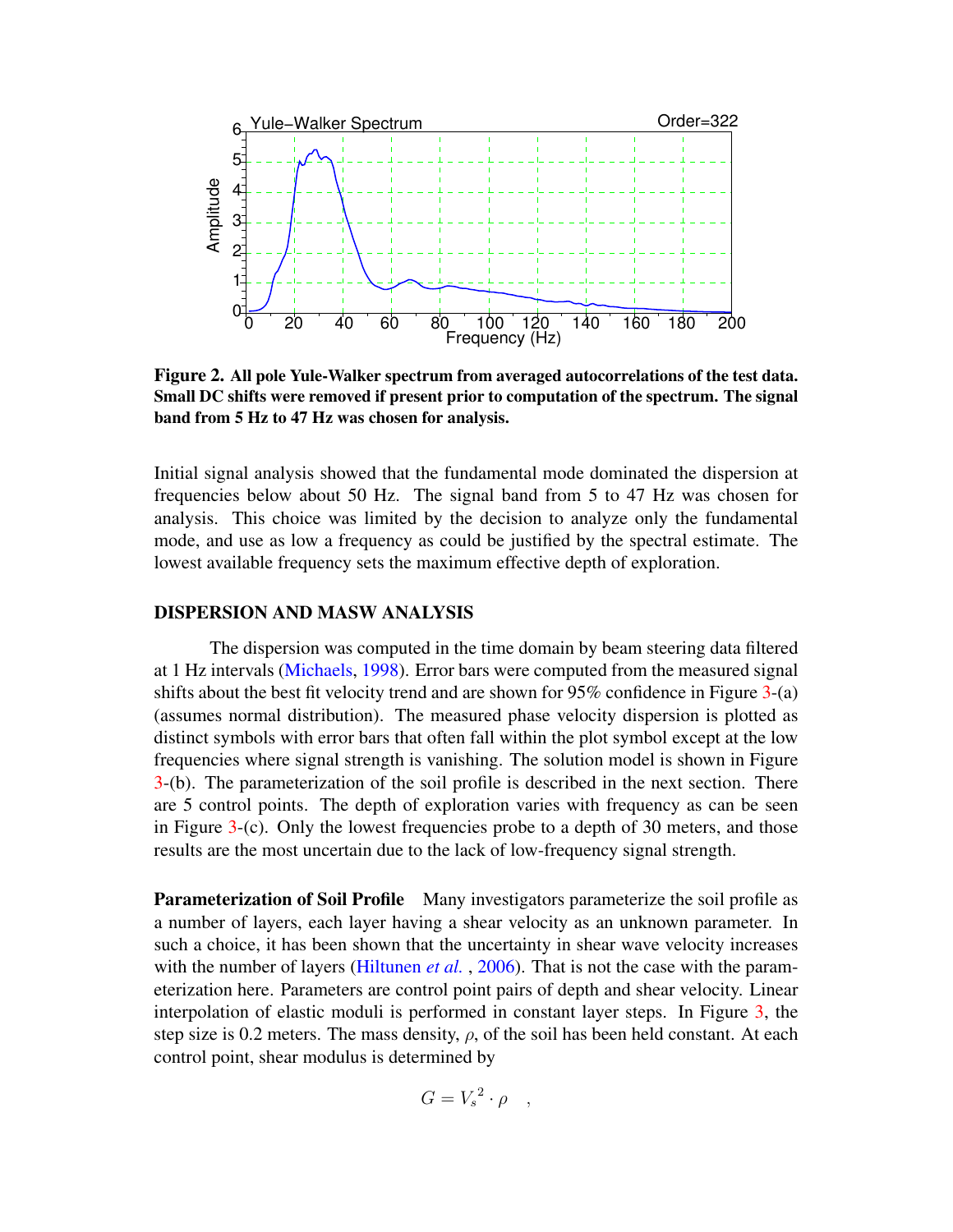where G is shear modulus and  $V_s$  is the control shear velocity. Poisson's ratio,  $\sigma = 1/3$ , is also held constant to determine P-wave velocity and Lame's constant,  $\lambda$ . Thus,

$$
V_p = V_s \cdot \sqrt{\frac{2(1-\sigma)}{(1-2\sigma)}} \quad ,
$$

and

$$
\lambda = \left(V_p^2 - 2V_s^2\right)\rho .
$$

Linear interpolation between control points of G,  $\lambda$ , and  $\rho$  assigns values of  $V_s$ ,  $V_p$ , and  $\rho$  for each layer step. Thus, the number of parameters is greatly reduced to about twice the number of control points. Fixing parameters at the top and bottom reduces the number of unknowns further.

The inversion algorithm iteratively solves for depth and shear velocity of each control point so as to minimize the difference between the observed and computed dispersion curve. The inversion method chosen was truncated singular value decomposition [\(Menke,](#page-8-9) [1989\)](#page-8-9). Only the 5 largest singular values were employed in this paper. The surface control point was fixed at zero depth, velocity free to vary. The bottom depth control point was fixed at 16 meters, but velocity was free to vary at that point. Properties remain constant below the bottom control point.

The results of the inversion shown in Figure [3](#page-5-0) are tabulated in Table [1.](#page-4-0) The confidence limits determined in measuring the dispersion curve were used to compute the confidence limits of the solution parameters (non-fixed control depths and shear velocity,  $V_s$ , at all depth points). The mapping of uncertainties from measured to computed quantities is done by the formula [\(Menke,](#page-8-9) [1989\)](#page-8-9)

$$
C_m = H \cdot C_d \cdot H^T \quad ,
$$

where  $C_m$  is the covariance matrix for solved parameters,  $H$  is the generalized inverse, and  $C_d$  is the covariance matrix of the data. Variance estimates were then scaled for 95% confidence assuming normally distributed errors. The covariance matrix for the dispersion measurements,  $C_d$ , was diagonal with the variance for each measured phase velocity on the diagonal. These diagonal elements correspond to the error bars of Figure  $3-(a)$  $3-(a)$ .

<span id="page-4-0"></span>Table 1. Inversion Results with 95% Confidence Limits. Note that there are two degrees of freedom (depth, velocity) of uncertainty for each control point in the solution.

| Depth $(m)$        | $V_s(m/s)$          | $V_p(m/s)$ | $\rho (kg/m^3)$ |
|--------------------|---------------------|------------|-----------------|
| $0 \pm 0.000$      | $128.344 \pm 0.656$ | 256.689    | 2169.           |
| $1.664 \pm 0.189$  | $153.404 \pm 0.085$ | 306.808    | 2169.           |
| $3.184 \pm 0.980$  | $217.274 \pm 0.326$ | 434.548    | 2169.           |
| $6.596 \pm 1.350$  | $165.638 \pm 0.326$ | 331.276    | 2169.           |
| $16.000 \pm 0.000$ | $387.437 \pm 1.969$ | 774.873    | 2169.           |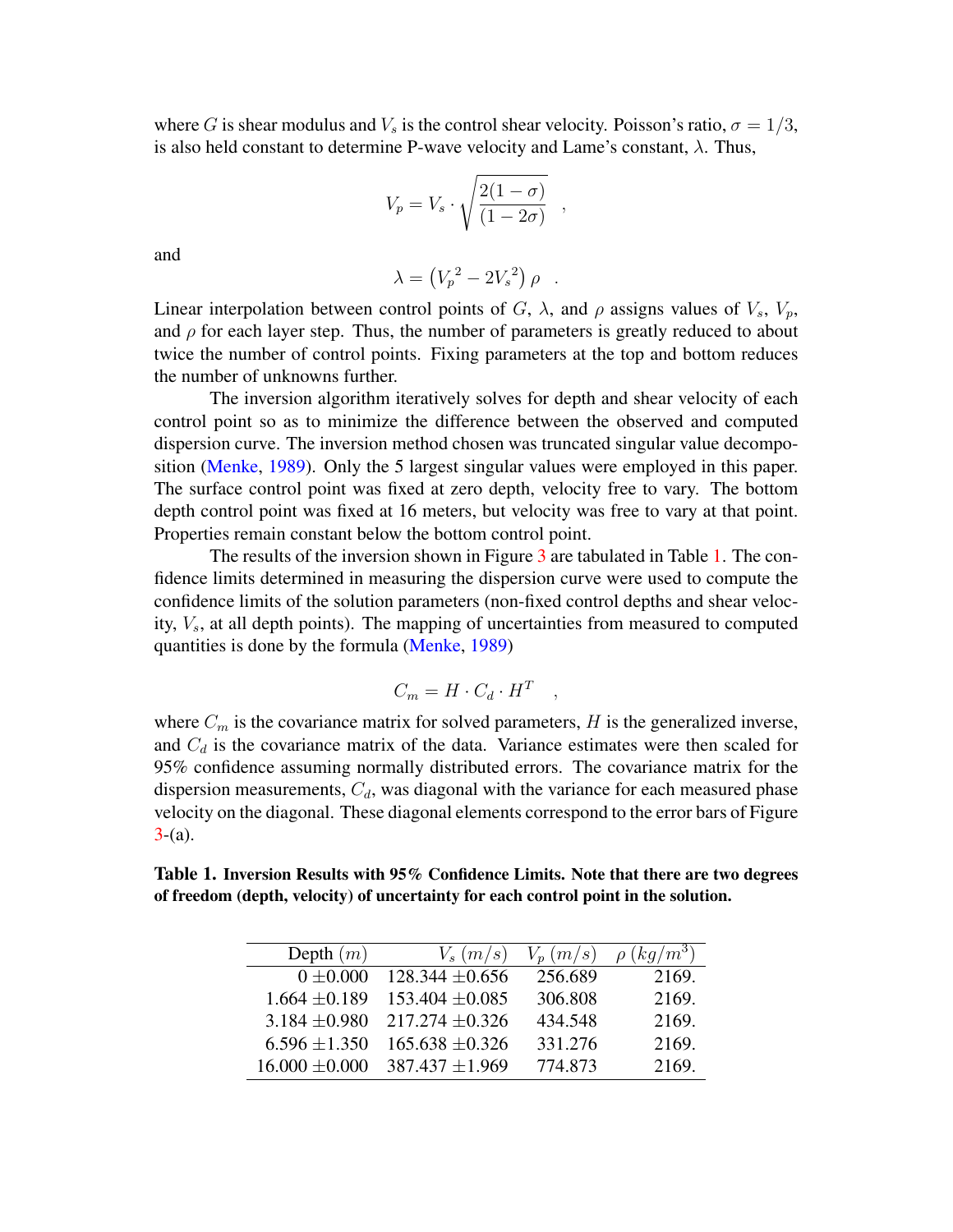<span id="page-5-0"></span>

Figure 3. (A) Dispersion curve showing observed data and calculated curve from the solution. (B) The solution shear wave velocity showing the 5 control points. Linear interpolation of elastic moduli between control step wise by 0.2 meter layers. Poisson's ratio set at  $\sigma=1/3,$  density held constant at  $\rho=2169 kg/m^3.$  (C) Vertical-motion eigenfunctions for frequencies shown, normalized by horizontal motion at each frequency. High frequencies sense shallow soil, low frequencies probe deeper. The majority of the motion is above 16 meters depth.

#### ALTERNATIVE FAST AND SLOW SOLUTIONS

To better estimate the risk of soil characterization by surface waves, the 95% confidence limits of Table [1](#page-4-0) were applied to determine a maximally fast and slow alternative to the best solution. The fast alternative was formed by shifting the control depths toward the surface by the 95% error limits, and increasing the shear-wave velocity by the corresponding error limits. The slow alternative was formed by increasing the depth control points and decreasing the shear-wave velocities. The results are shown in Figure [4.](#page-6-0) Note that there are two degrees of freedom (velocity and depth) for each error estimate.

#### RISK ANALYSIS

The context for this paper is the problem of estimating the shear-wave velocity profile in the first 30 meters. Research on characteristics important to earthquake engineering have resulted in changes to building codes [\(Dobry](#page-8-10) *et al.* , [2000\)](#page-8-10). Current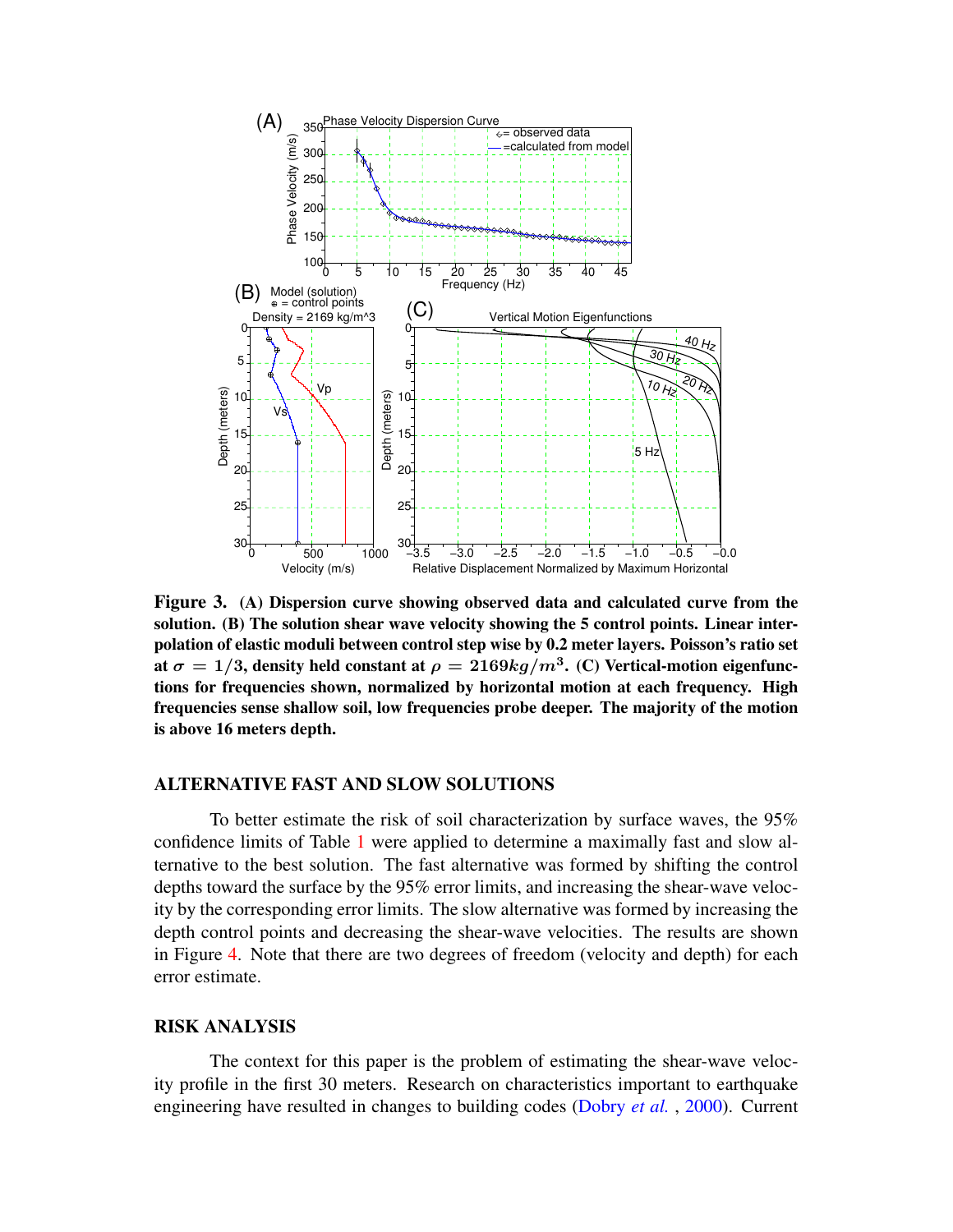<span id="page-6-0"></span>

Figure 4. The computed dispersion from the two alternative fast and slow limiting cases. Since there are two degrees of freedom (depth and velocity) at each control point, the Table [1](#page-4-0) uncertainties are larger than might be perceived by a casual observer.

building codes refer to this as  $Vs_{30}$ . It is computed for a layered profile by formula 36-1 of UBC-97, for example.

$$
Vs_{30} = \frac{\sum Z_i}{\sum (Z_i/Vs_i)}
$$

<span id="page-6-1"></span>Uncertainties in measured dispersion do not affect  $Vs_{30}$  enough to change the soil profile type which is *SD*, *stiff soil*. The definition of *stiff soil* is  $[180 < V s_{30} < 360]$  m/s. Table [2](#page-6-1) summarizes the results of the computation for the solution and the two limiting cases.

Table 2. Shear velocity,  $Vs_{30}$ , from alternative soil profiles.

| Case     | $Vs_{30}$   |
|----------|-------------|
| slow     | $270 \ m/s$ |
| solution | $277 \ m/s$ |
| fast     | $286 \ m/s$ |

# SITE AMPLIFICATION

To evaluate the possible risks associated with  $Vs_{30}$  in the context of site amplification, we can consider the amplification which would result from bedrock shear velocities that might underlie the soil profile. Figure [5](#page-7-0) shows two cases for bedrock,  $Vs_{br} = 387.5m/s$  and  $Vs_{br} = 1000m/s$ . The slower case corresponds to the fastest velocity determined from the surface wave data.

As can be seen from Figure [5,](#page-7-0) the faster bedrock assumption produces over twice as much amplification. This then begs the following question. Could the surface wave data sense such a faster bedrock at 30 meters depth, were it to be present? To evaluate this question, we can recompute the dispersion with the faster bedrock below the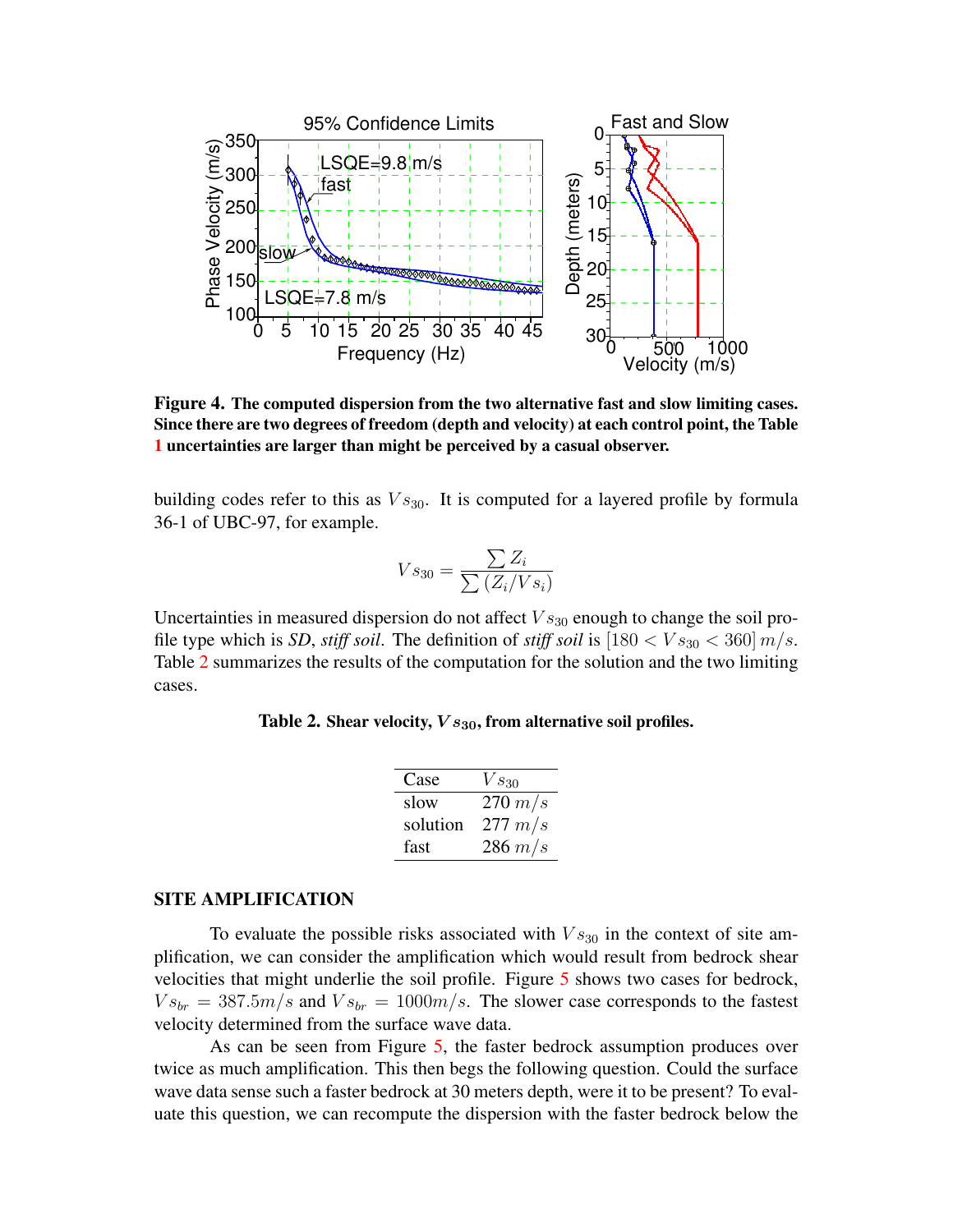<span id="page-7-0"></span>

Figure 5. The site amplification factors for two possible bedrock velocities below a 30 meter soil equivalent to the  $Vs_{30}$  determined from the surface wave data. No damping other than radiation damping is assumed.

<span id="page-7-1"></span>

Figure 6. The addition of the faster bedrock only changes the computed dispersion at frequencies below 7 Hz (see dashed circle). This illustrates the value of low frequencies in sensing the soil profile at a depth of 30 meters.

soil model of Figure [3.](#page-5-0) The result is shown in Figure [6.](#page-7-1) Without the two measurements at 5 and 6 Hz, the surface wave data would not be able to detect the faster bedrock at a 30 meter depth, were it present.

# **CONCLUSIONS**

The shear-velocity soil profile may be parameterized in different ways. Here, this was done by step wise linear interpolation of the elastic moduli between sparse control points. Confidence limits were computed for both depth and velocity. The sledge hammer source just barely investigates depths down to 30 meters as is evident from the motion-stress eigenfunctions (see Figure  $3-(c)$  $3-(c)$ ) and the circled points in Figure [6.](#page-7-1) Low frequencies (below 7 Hz) are needed to reduce the risk in estimating soil amplification.